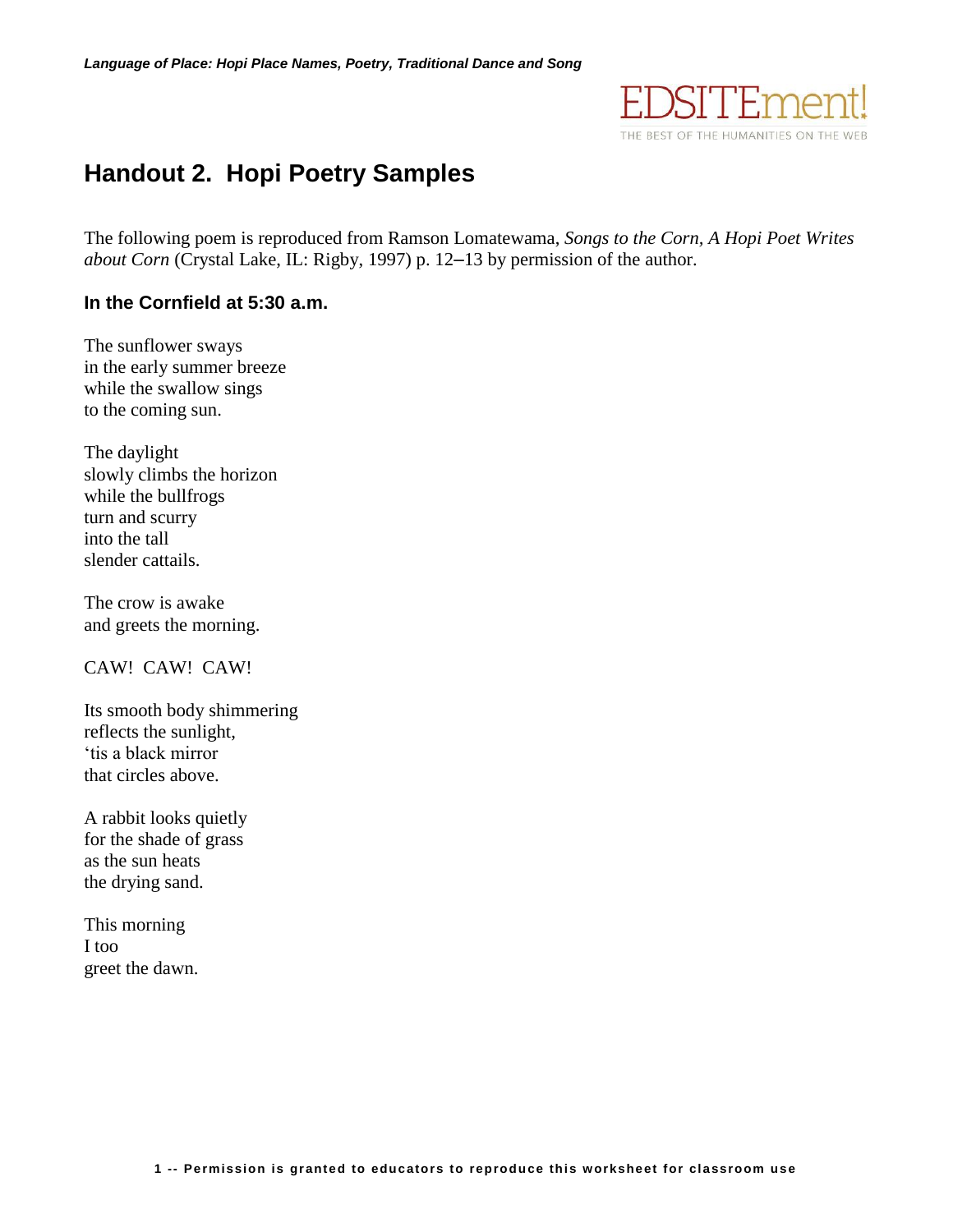The following poem is reproduced from Ramson Lomatewama, *Songs to the Corn, A Hopi Poet Writes about Corn* (Crystal Lake, IL: Rigby, 1997) p. 8 by permission of the author.

#### **Birth**

Young corn breaks ground showered by rays of the rising sun.

They grow in happiness, become filled with warmth.

Silky tassels grow long, like my hair, in search of new beginnings.

Tomorrow, itaha taawa\* travels the longest day.

With pipe in hand, we await our elders who bring rain.

*\*itaha taawa: my uncle, the sun*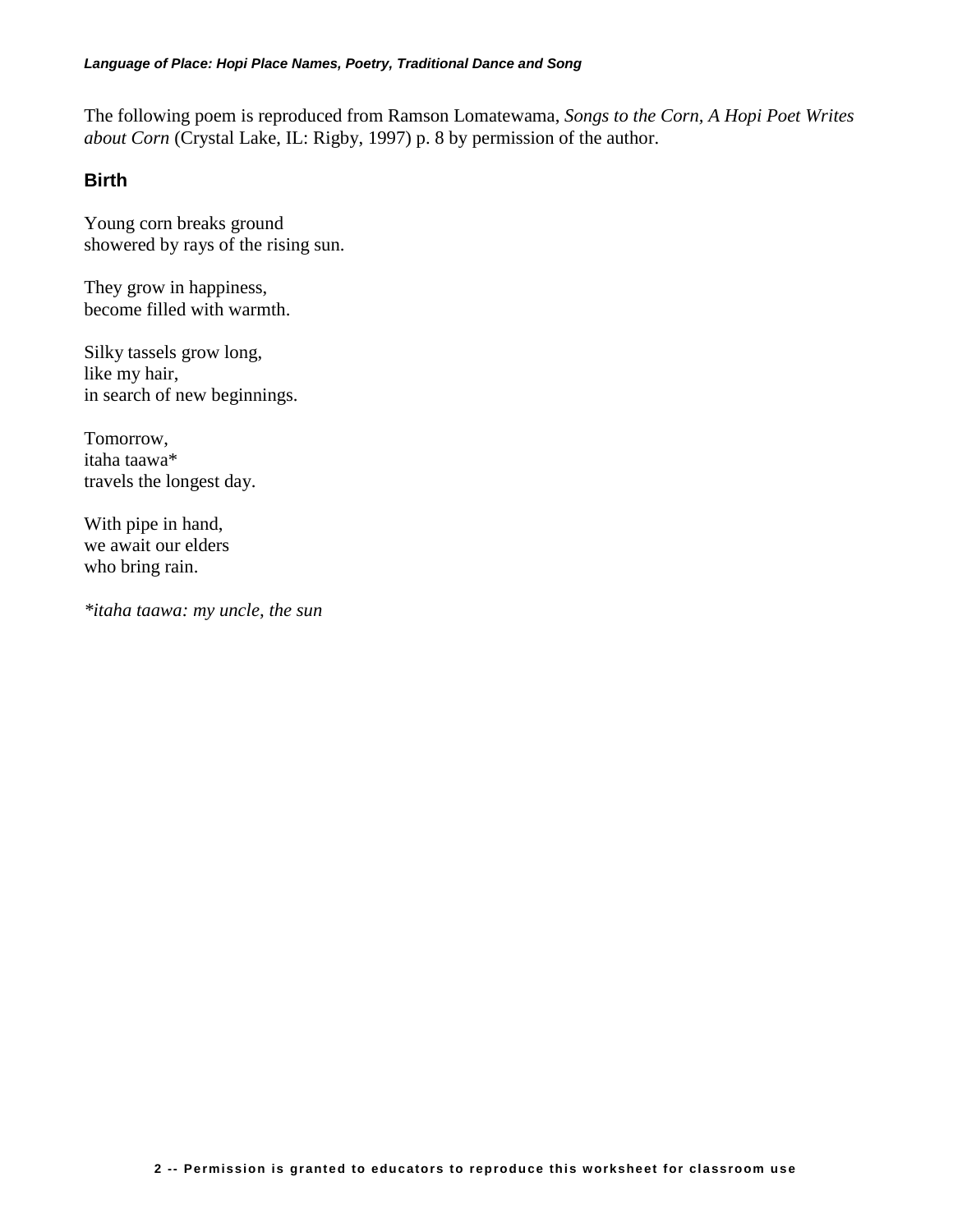The following poem is reproduced from Ramson Lomatewama, *Songs to the Corn, A Hopi Poet Writes about Corn* (Crystal Lake, IL: Rigby, 1997) p. 16–17 by permission of the author.

## **Birth of a Song**

A beautiful dawn has ascended. Go as you will among the rows of corn. With happy hearts you will sing. And once again the clouds will come forth and rain.

Yes! it is true that from all directions the clouds will go among the cornfields and nourish them with moisture.

Yes! it is true my fathers that the young corn with happy hearts will grow and mature.

A beautiful dawn has ascended. Go as you will among the rows of corn. With happy hearts you will sing.